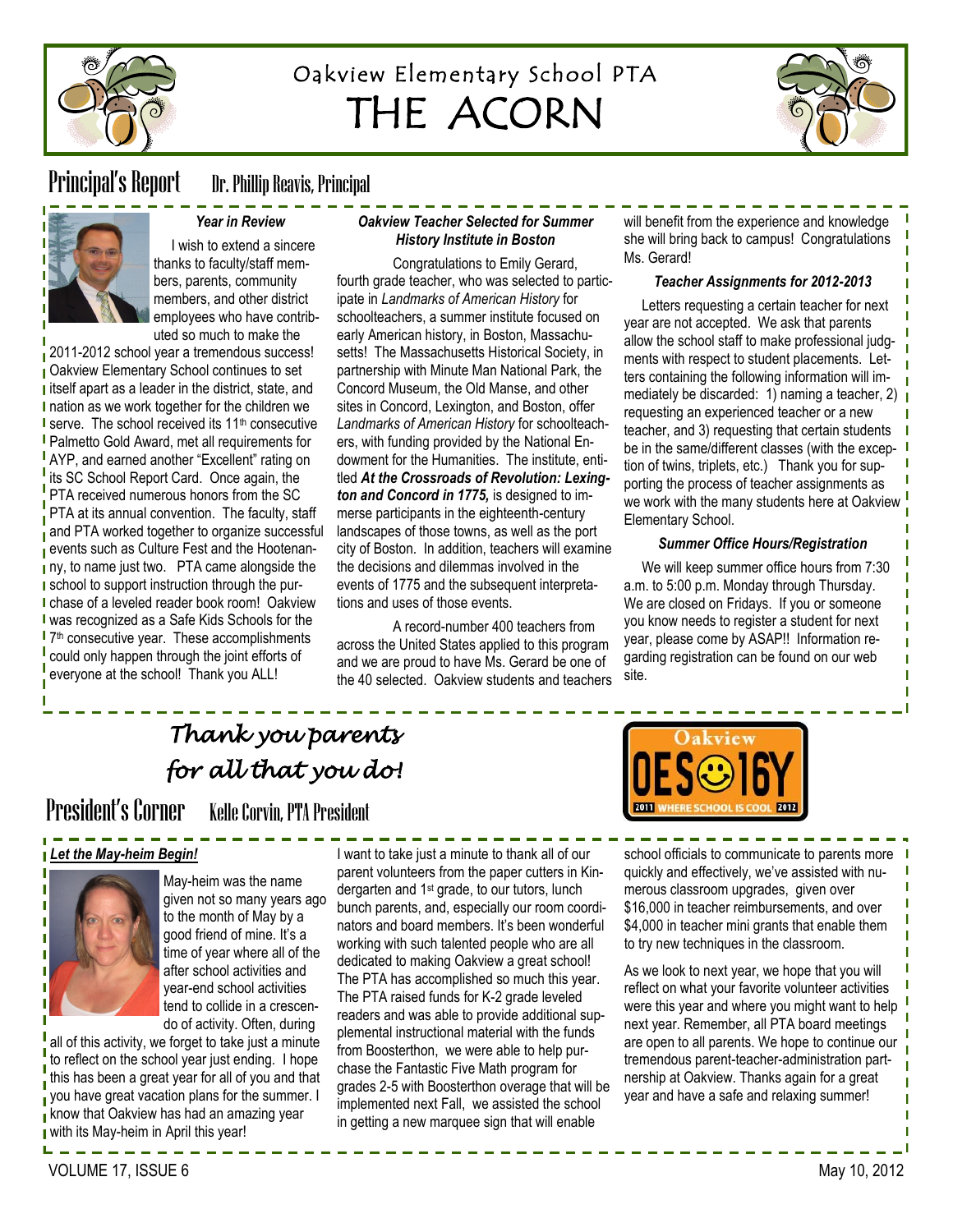# Ways and Means Michelle Inserillo, Chair

What a wonderful adventure this fundraising year parents too! Our School Store showcased some **I** has been. Mink & Co. and Mixed Bag did incred-I ibly well! Entertainment books did even better I than last year. And the Hootenanny  $-$  It was the best one yet! Our T-Shirts were a sell-out. Restaurant nights have done well all year, and we had quite a few new restaurants to try. The Elf Shelf was a hit with all the students – and us

new pens, pencils, and erasers the kids just loved. And Box Tops – we made our goal in the first bonanza of the year! THANK YOU to all the Way & Means Sub-Committee Volunteers for taking on these projects and making them so successful!!! I feel extremely privileged to have served with all of you.

THANK YOU to all the families that have signed up during the year and volunteered their time, and for sending in donations throughout the year. Without you, none of the successes we share could be possible.

Ī

We do this for our children, and we do this together! God Bless, and happy summer!

# Legislative Updates Karen Akerhielm, Chair

### **Vote in Primary Election on June 12**

Primary elections will be held on Tuesday, June 12. A state senator and a state house member **represent you in the state legislature. Both of** I these positions as well as some county elected **I** offices will be on the Republican and Democratic **I** primary ballots. The primary election is often more important than the November election in determining your state legislators. This is because many state senate and house districts are heavily Republican or Democratic. In these districts the person who wins the majority-party primary will very likely win the November Gen**eral Election.** 

You can vote in either the Republican or Democratic primary and you do not have to register as a Republican or a Democrat in order to vote. In a primary election if no candidate receives more than 50% of the vote (which can happen in races with three or more candidates), the two candidates with the most votes will compete in a runoff election two weeks later on June 26. You are eligible to vote in a run-off election as long as you did not vote in the other party's primary. Due to redistricting you may be in a new state senate and/or house district (as well as county council district). At [www.scvotes.org<http://](http://www.scvotes.org%3chttp:/www.scvotes.org/) [www.scvotes.org/>](http://www.scvotes.org%3chttp:/www.scvotes.org/) you will be able to find your

senate and house districts for the upcoming election, the candidates for those districts and where to vote. It is expected that voter districts will be updated by May 1 and possibly sooner. Call the county election commission at (864) 467 -7250 if you have questions. If you are not registered to vote, you have until May 12 to do so. The registration form and instructions can be found at [www.scvotes.org<http://www.scvotes.org/>.](http://www.scvotes.org%3chttp:/www.scvotes.org/) If you need assistance, again call the county election commission.

### Volunteers Nicole Westmoreland and Mindy Kupec , Co-Chairs

As the year begins to wind down, Mindy and I want to take this opportunity to thank all of the **I** MANY volunteers at Oakview! Together we have made a difference in our children's education. To the *veteran volunteers* who will not be here next year, we thank you for the many years you have spent in your child's classroom and at school events. You have left a legacy for Oakview parents and students alike. We appreciate I and recognize all that you have done. Thank you to our *new volunteers* who may have just spent their first year at Oakview. We encourage you to I stay involved as these are I the special years where you

can be in your child's classroom, eat lunch with your child and they still want you to be there! You have made a difference and we know you will continue to make a difference in the years to come.

We would like to recognize our 2011-2012 Grade Level Coordinators and Related Arts Coordinator: **Jen Pestrak, Kimberly Masters, Jennifer Cook, Maggie Taylor, Cyndi Jennings, Kathy Reed and Tracy Passmore.** A special note of appreciation goes out to our tremendous team of Room Coordinators, who have worked so hard

this year and whose leadership and commitment has made a difference. We thank you for the countless hours you have contributed in and out of the classroom to our teachers and children. You should give yourself a pat on the back!

Thank you to our *teacher volunteers* who hosted a wonderful Volunteer Appreciation Breakfast in April. We thank our *Hospitality Committee, Room Coordinators* and parents for recognizing our faculty and staff during Teacher Appreciation Week. It is the one week we get to recognize the wonderful achievements our teachers who put their heart and soul

### Reflections Cherie Furr, Chair

We are very proud of the students for receiving a State Award for their reflections work. **Primary Visual Arts**: Samantha Malinsky, Honorable Mention; Brooklynn Cutter, Honorable Mention. **Intermediate Dance Choreography:** Faith Bloomstran, 2nd place; Manasvini Ranganathan, Theme Award. **Intermediate Film:** Manasvini Ranganathan, Honorable